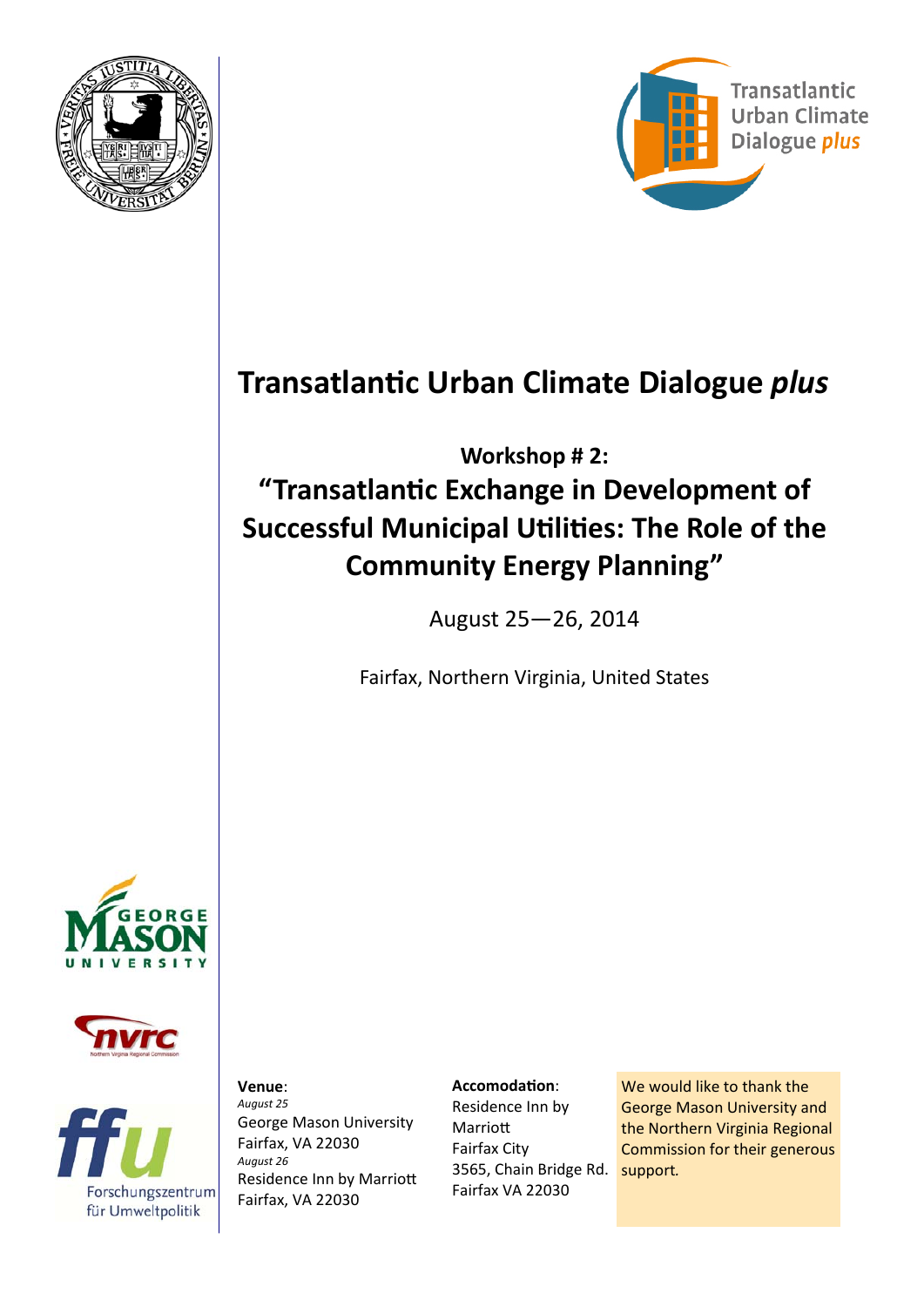## **Sunday, August 24th — Arrival Day**

| Accomodation: | Residence Inn by Marriott                |
|---------------|------------------------------------------|
|               | <b>Fairfax City</b>                      |
|               | 3565 Chain Bridge Road, Fairfax VA 22030 |
|               | $T: +1-703-267-2525$                     |
|               | $F: +1-703-591-1850$                     |

**17:30** Depart from Hotel to BBQ — Meet in Hotel lobby

**18:00‐20:30** BBQ at Mark Gibb's House G. Mark Gibb, ExecuƟve Director, NVRC 3285 Willow Glen Drive Oak Hill, VA 20171

## **Monday, August 25th\***

| Venue:                               | George Mason University, Merten Hall, Room 3300<br>4400 University Drive, Fairfax, Virginia 22030                                                                                                                                                                                                            |
|--------------------------------------|--------------------------------------------------------------------------------------------------------------------------------------------------------------------------------------------------------------------------------------------------------------------------------------------------------------|
| 08:30                                | Depart from Hotel to George Mason University                                                                                                                                                                                                                                                                 |
| 09:00                                | <b>Welcome and Introductions</b><br>Solon Simmons, Vice President of Global Strategies,<br><b>George Mason University</b><br>Supervisor Penny Gross, Chairman, Northern Virginia Regional Commission                                                                                                         |
| 09:15                                | <b>Review of Goals of Workshop</b><br>Peter Garforth, Garforth International LLC and<br>Miranda Schreurs, Director of Environmental Research Centre (FFU),<br>Freie Universität Berlin                                                                                                                       |
| 09:30                                | <b>Keynote Speech</b><br>The Global Significance of Sustainable Energy Planning at the Local Level<br>Michelle Wyman, Director for Intergovernmental Affairs,<br><b>US Department of Energy</b>                                                                                                              |
| 10:00                                | <b>Question and Answer</b>                                                                                                                                                                                                                                                                                   |
| 10:15                                | Coffee Break                                                                                                                                                                                                                                                                                                 |
| 10:30                                | Review of the regulatory, technical, institutional and community<br>acceptance of "scalable" projects<br>NOVA Case Study: Local Energy Alliance Program (LEAP)<br>Re-Energize Reston Project<br>Barbara Englehart, Local Energy Alliance Program (LEAP),<br><b>Business Development and Outreach Manager</b> |
| * Dress Business Casual for All Days |                                                                                                                                                                                                                                                                                                              |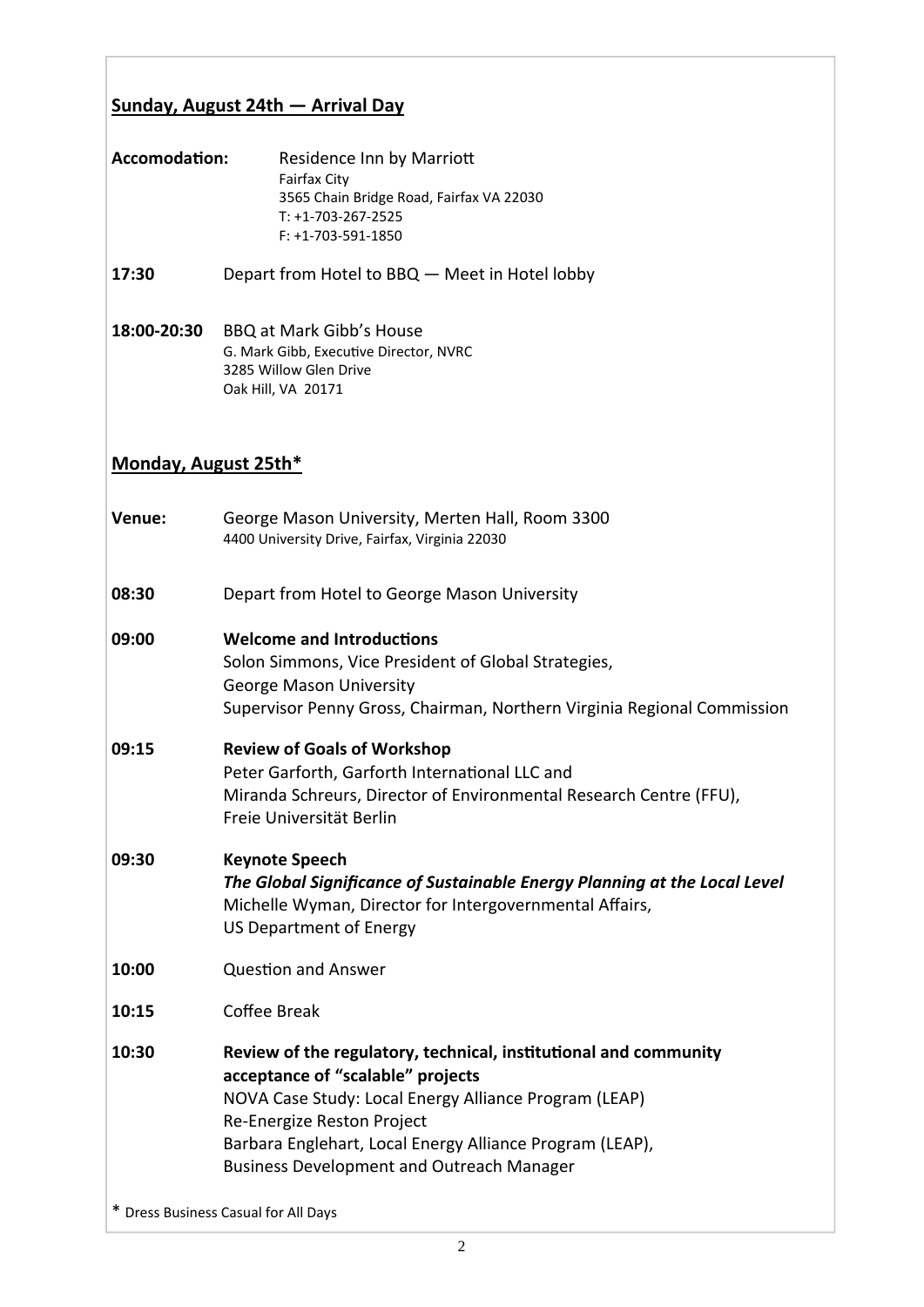| 11:00 | <b>Facilitated Discussion</b>                                                                                                                                                                                                                                                                                                                                                                                                                                                                                            |
|-------|--------------------------------------------------------------------------------------------------------------------------------------------------------------------------------------------------------------------------------------------------------------------------------------------------------------------------------------------------------------------------------------------------------------------------------------------------------------------------------------------------------------------------|
| 11:30 | Germany's Energiewende and the Diffusion of Transatlantic Innovations<br>Andreas Pyka, Center for Research and Innovation Services,<br>Universität Hohenheim, Germany                                                                                                                                                                                                                                                                                                                                                    |
| 12:00 | <b>Welcome Remarks</b><br>Angel Cabrera, President of George Mason University                                                                                                                                                                                                                                                                                                                                                                                                                                            |
| 12:15 | <b>Question and Answer</b>                                                                                                                                                                                                                                                                                                                                                                                                                                                                                               |
| 12:45 | Lunch, Southside Hall                                                                                                                                                                                                                                                                                                                                                                                                                                                                                                    |
| 13:45 | Stuttgart Region – Sustainable Solutions. Public participation and acceptance<br>of dedicated sites in context with Energiewende<br>Thomas Kiwitt, Verband Region Stuttgart, Executive Technical Director<br>Description: Strategies - Achieving onsensus -- Overcoming obstacles -<br>Citizen involvement                                                                                                                                                                                                               |
| 14:15 | <b>Facilitated Discussion</b>                                                                                                                                                                                                                                                                                                                                                                                                                                                                                            |
| 14:45 | Guelph – Overall DE Strategy and Residential Retrofit Programs<br>Alex Chapman, City of Guelph Community Energy, Acting Corporate Manager                                                                                                                                                                                                                                                                                                                                                                                |
|       | Description: Guelph continues to press on with its efforts to improve energy efficiency in the<br>City with three key programs: District Energy, the Corporate Energy Management Plan, and the<br>Guelph Energy Efficiency Retrofit Strategy. Each of these programs has distinct relationships,<br>challenges, and opportunities with respect to community groups, the local utility, the regulatory<br>framework, peer municipalities, national NGOs, and governments at the provincial, federal, and<br>global level. |
| 15:15 | <b>Facilitated Discussion</b>                                                                                                                                                                                                                                                                                                                                                                                                                                                                                            |
| 15:45 | NRW I: Bottrop - Innovation City Residential Retrofits<br>Bernd Tischler, Lord Mayor of Bottrop                                                                                                                                                                                                                                                                                                                                                                                                                          |
|       | Description: Core Points: Progress of the project "InnovationCity Ruhr" - Master Plan Climate-<br>Suitable Urban Reconstruction - Establishment of "Quartiersmanagement" - Support Program<br>for Energy Efficiency of Buildings - ICR as a real lab                                                                                                                                                                                                                                                                     |
|       | NRW II: Variances of scale in the implementation of Community Energy Plans<br>Irene Wiese-von Ofen, Agenda21 Forum Essen                                                                                                                                                                                                                                                                                                                                                                                                 |
|       | Description: CEP from the Ruhr Perspective - Planning Responsibilities of Communities -<br><b>Competition Initiatives</b>                                                                                                                                                                                                                                                                                                                                                                                                |
| 16:25 | Facilitated Discussion - NRW presentation will be continued on Tuesday                                                                                                                                                                                                                                                                                                                                                                                                                                                   |
| 16:40 | Adjourn - Depart by Bus for "The Winery at Bull Run"<br>15950 Lee Highway, Centreville, Virginia 20120<br>T: +1-703-815-2233<br>http://www.wineryatbullrun.com/                                                                                                                                                                                                                                                                                                                                                          |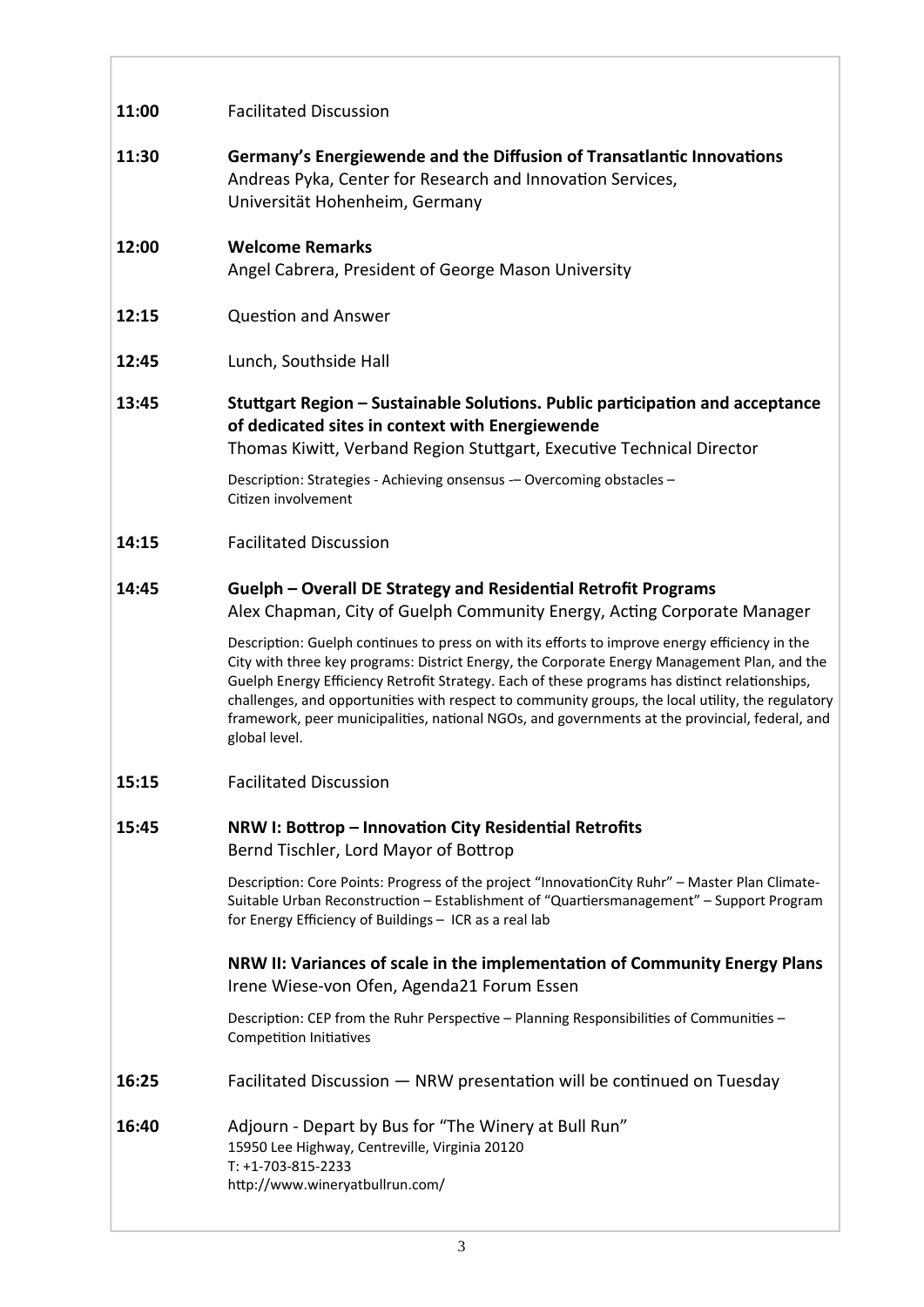17:00 Wine Tasting and Discussions at "The Winery at Bull Run" 19:15 Dinner at "Blue Iguana Restaurant", Chantilly, Virginia 12727 Shoppes Lane Fairfax, VA 22033  $T: +1-703-502-8108$ http://www.blueiguanafairfax.com/ Return to Hotel by Bus **Tuesday, August 26th** Venue: Residence Inn by Marriott, Boardroom of Hotel **Fairfax City** 3565 Chain Bridge Road, Fairfax VA 22030 09:00 **Review of Day 1** Miranda Schreurs, Director of Environmental Research Centre (FFU), Freie Universität Berlin 09:15 **Keynote Presentation** The Role of Green Infrastructure Planning in the Context of **CEP Implementation** Matthew Rice, George Mason University **Ouestion and Answer** 09:45 09:50 **Break** 10:00 NRW III: Dinslaken on its Way to CO2-free Districts Dr. Michael Heidinger, Mayor of Dinslaken 10:20 Review of the Future of the TUCD Partnership Structure, Participating communities, and Priorities -**Perspective of the Policymakers** Stuttgart - Nicola Schelling, Verband Region Stuttgart, Regional Director Core Points: Science & Technology - Sustainable Mobility - Green Infrastructure - Energy Efficiency - Climate Change - Economics Guelph - Alex Chapman, City of Guelph Community Energy, **Acting Corporate Manager** Core Points: Economic development through sustained cooperation - Shared experiences in scaling up Green initiatives - Institutional structures - Ongoing community engagement and motivation - Influencing regional and national policy NOVA - Mark Gibb, Northern Virginia Regional Commission, Executive Director & Dale Medearis, Northern Virginia Regional Commission, Senior Environmental Planner Core Points: Evolution of the Climate Atlas Project